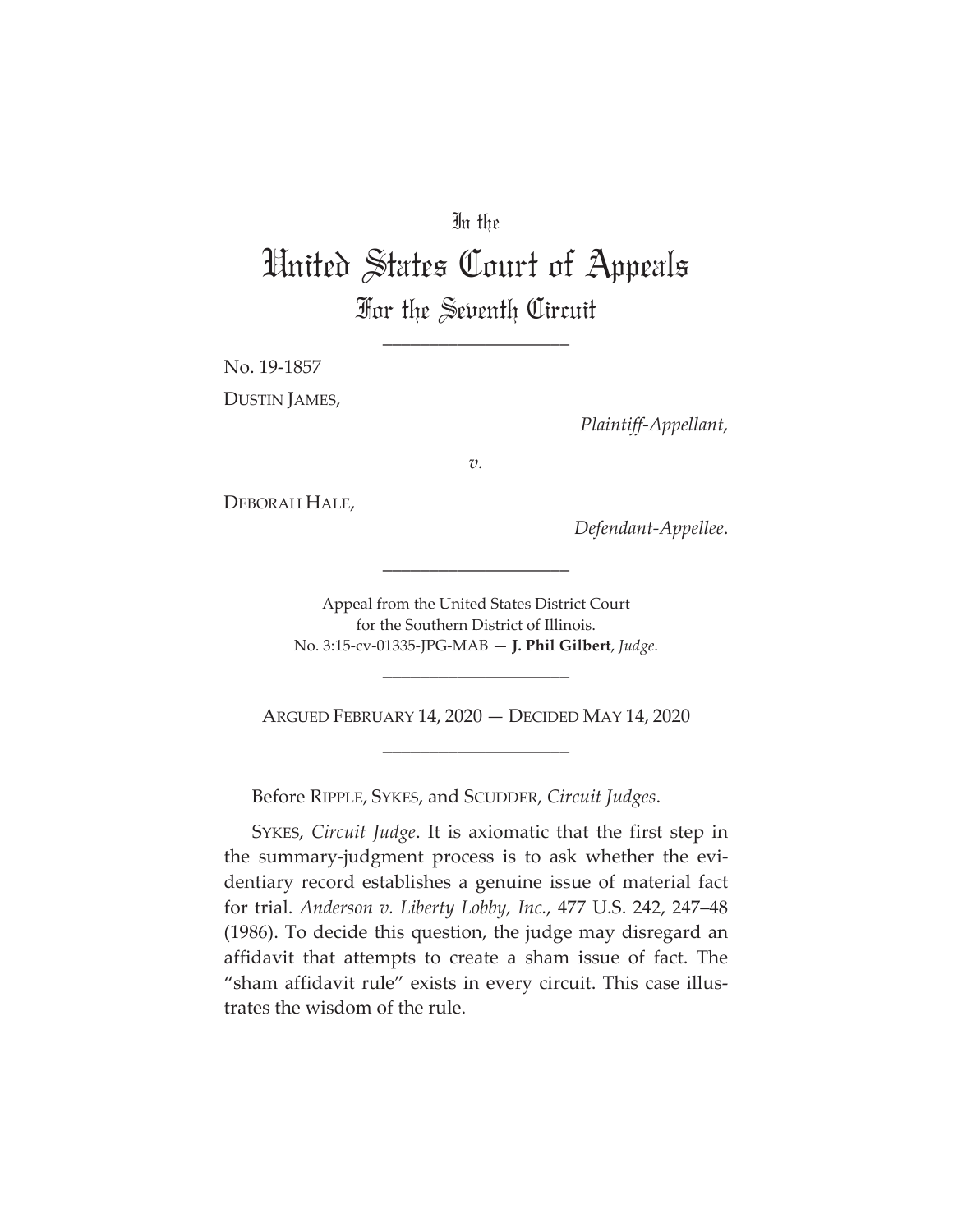Dustin James, a former pretrial detainee at the St. Clair County Jail in Belleville, Illinois, filed a pro se civil-rights lawsuit against Deborah Hale, the administrator of the jail infirmary, accusing her of inadequately treating his medical needs.1 He later acquired counsel, and significant discovery followed, including the production of jail infirmary and outside medical records that contradicted allegations in his complaint.

Through counsel James obtained leave from a magistrate judge to file an amended complaint, but the factual section simply repeated the allegations in the original pro se version. In a subsequent deposition, James contradicted those factual assertions. When Hale moved for summary judgment, James responded by swearing out an affidavit incorporating by reference the allegations in the amended complaint.

The magistrate judge disregarded the affidavit, as well as an affidavit submitted by James's mother, and recommended that the district court grant the motion. The district judge excluded the affidavits under the sham-affidavit rule and entered summary judgment for Hale.

We affirm. Not only is James's affidavit a sham, it was an improper attempt to convert the allegations in the complaint into sworn testimony to avert summary judgment. The exclusion of his mother's affidavit was a mistake, but the error was harmless because she added nothing of substance.

<sup>1</sup> Hale's first name is spelled "Debra" in the district court's docket and final order but is in fact spelled "Deborah" according to the disclosure statement and her deposition.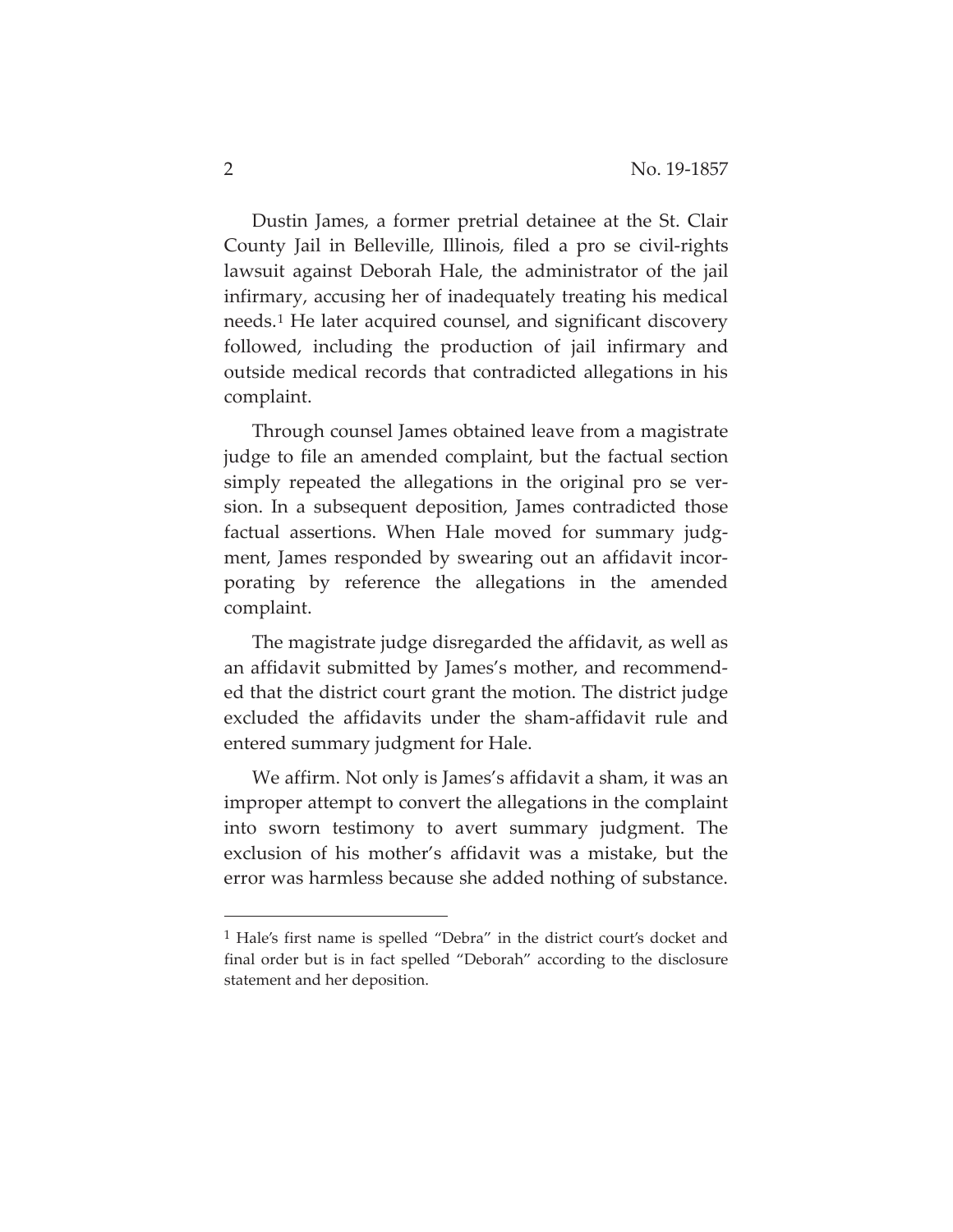The constitutional claim lacks factual support, so summary judgment in Hale's favor was proper.

#### **I. Background**

On the evening of January 11, 2015, Dustin James, a pretrial detainee in the St. Clair County Jail, was assaulted by another inmate and sustained severe facial injuries. At 11:15 p.m. he was taken to the jail infirmary. His civil-rights suit centers on the response by Deborah Hale, the jail's Health Services Administrator. We ask the reader's patience as we provide the details and dates; their importance will become clear later.

James's injuries were serious enough to send him to the hospital. Just before midnight he arrived in the emergency room at St. Elizabeth's Hospital where he received a CT scan and was diagnosed with a left zygomatic arch fracture and facial laceration. He received two morphine injections for pain and the laceration was sutured. The ER doctor's discharge instructions required removal of the stitches in five days and recommended a follow-up visit with an otolaryngologist (known colloquially as an "ENT" specialist). The doctor also referred James to Dr. Paul Szewczyk, an ophthalmologist, for follow-up care. James arrived back in the jail infirmary at 3 a.m. on January 12.

Nursing staff cared for James until he was seen on January 13 by a jail physician, who prescribed Motrin for ten days, referred James to an ophthalmologist and an ENT, and kept him in the jail infirmary. Three days later James was transported to Quantum Vision Centers where Dr. Szewczyk examined him and determined that "[n]o treatment [was]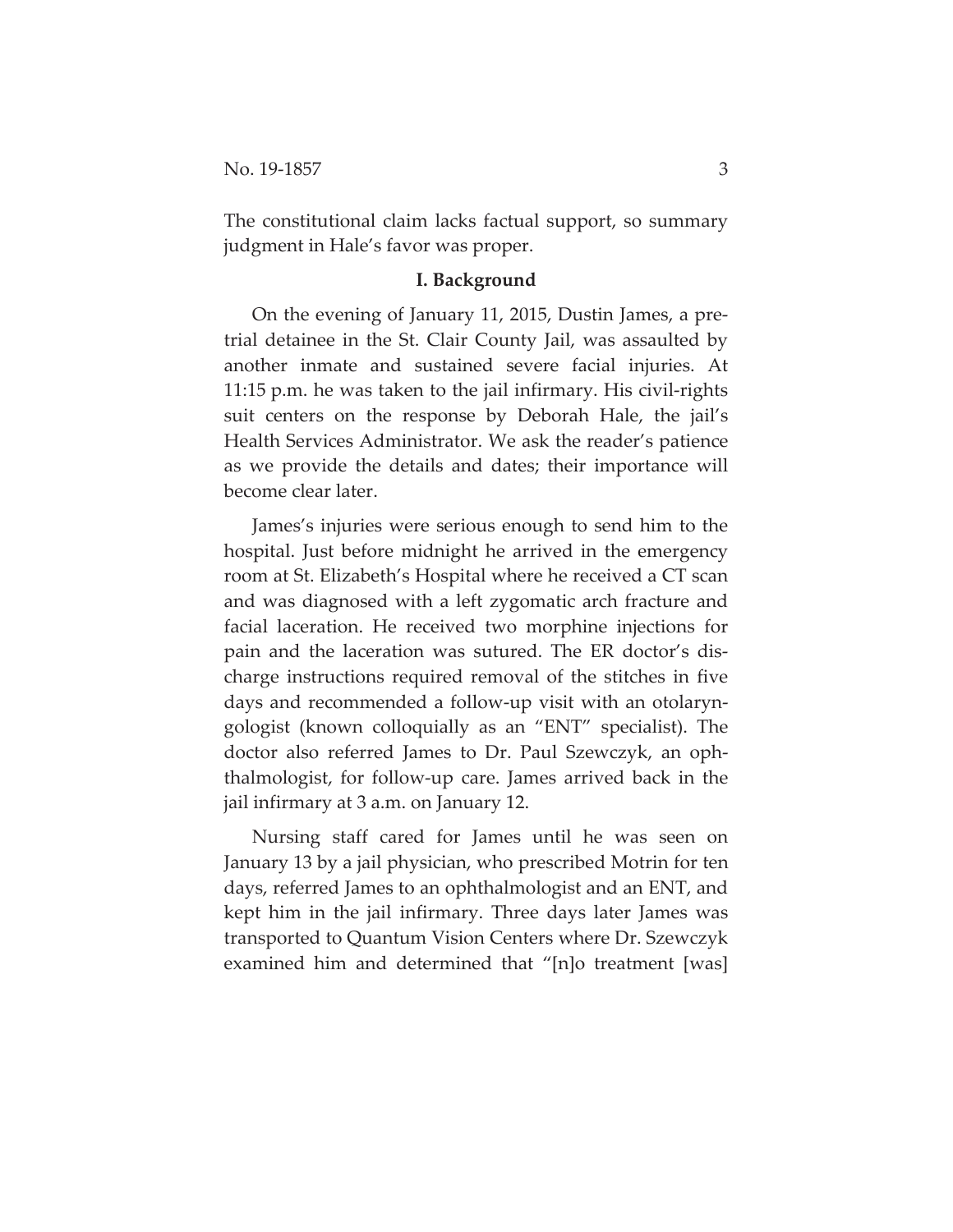currently required." The doctor recommended a follow-up visit in one week.

Back at the jail, Nurse Jennifer Sabaleski removed the sutures in James's eyebrow on January 19. She also noted his complaint of facial numbness. On January 24 she documented James's request for an extension of his pain medication. The next morning she examined him; he voiced no complaints of pain. James later complained of recurring facial pain to a different nurse, and a jail physician prescribed ten more days of Motrin.

In accordance with the discharge instructions, James was examined by an ENT at Archview Medical Specialists on January 26. The doctor recommended a referral to a plastic surgeon for a possible reduction of the left orbital rim. Two days later at a follow-up appointment at Quantum Vision, Dr. Szewczyk noted that James's vision, alignment, eye movements, retina, and optic nerve were all doing well. He also recommended a referral to a plastic surgeon for a complaint of cheek numbness.

On February 19 James asked to see Hale, complaining of facial pain. He requested more pain medication, but Hale told him that there was no current order for ibuprofen and he would need to see a doctor to obtain a new prescription. She noted facial swelling and planned to refer him to a doctor, but the on-site physician wasn't at the jail that day. James had an appointment scheduled with an off-site specialist the next day, so Hale did not submit a physician referral.

The following morning—Friday, February 20—James was transported to a clinic connected with St. Louis Univer-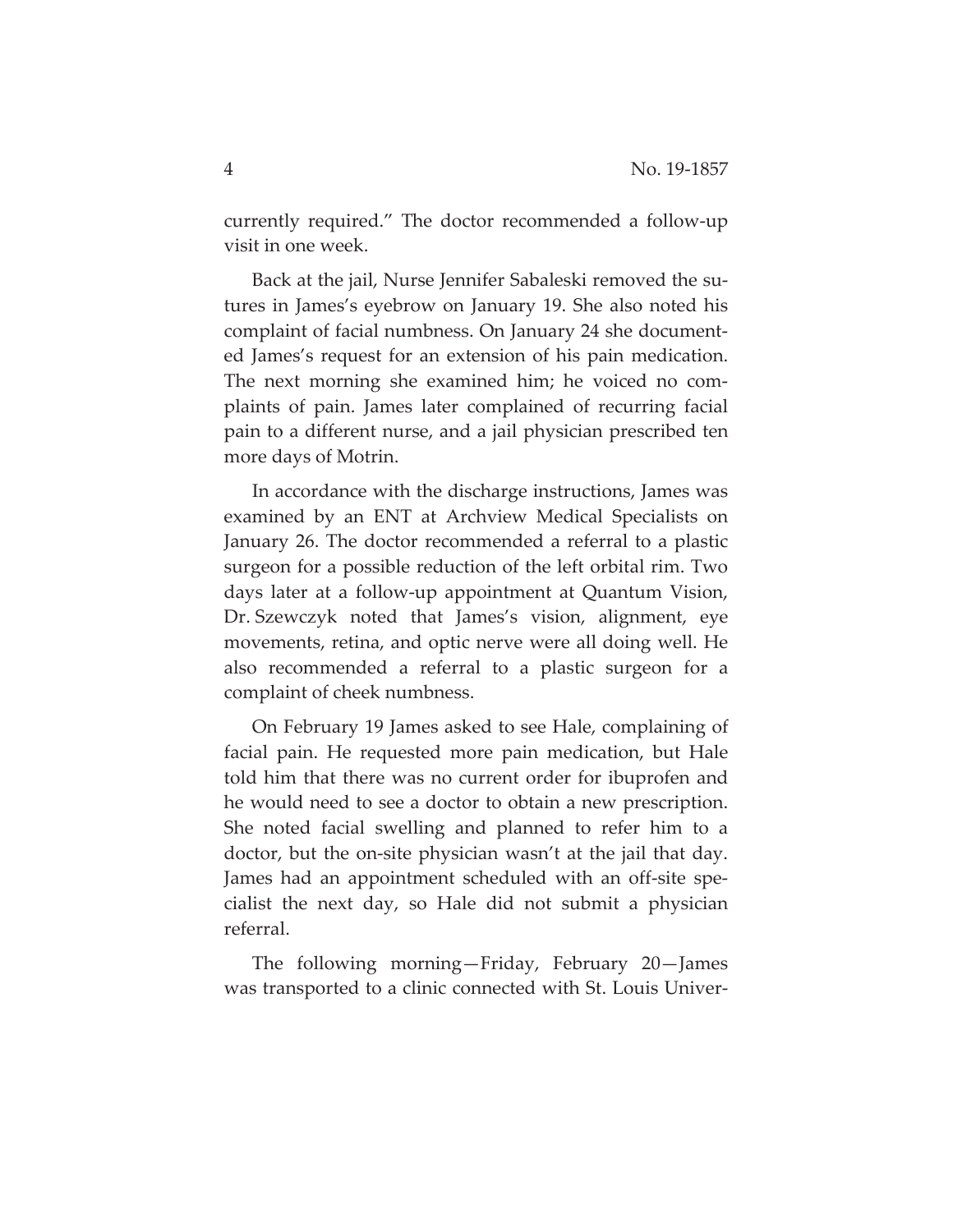sity Hospital where Dr. Bruce Kraemer, a plastic surgeon, examined him. James denied having any visual disturbances or eating difficulties. The exam revealed an elevated temperature, facial swelling, and pain; however, Dr. Kraemer noted no overt evidence of infection other than the facial swelling. He ordered another CT scan because he apparently did not have access to the earlier one, so James was taken to radiology for that test. James was supposed to see Dr. Kraemer after the scan was completed, but he never returned to the clinic.

After reviewing the results of the CT scan later that day, Dr. Kramer made the following observations in a 6:42 p.m. addendum to his examination notes:

> Given the paucity of radiographic findings[,] his swelling[, and] his temperature[,] I called the jail where he is residing[.] I left a message with the medical Department that I would recommend putting him on Cipro 500 mg twice daily[,] and I gave them my cell number to call me over the weekend if they have questions and we will try to reach them again Monday morning.

The addendum also reflects a recommendation for a followup visit in two weeks.

As promised, on Monday morning, February 23, someone from Dr. Kraemer's office called the jail infirmary and recommended that James be given Cipro, an antibiotic. He received the first dose that evening during the next scheduled medication pass. He was released from custody the next day.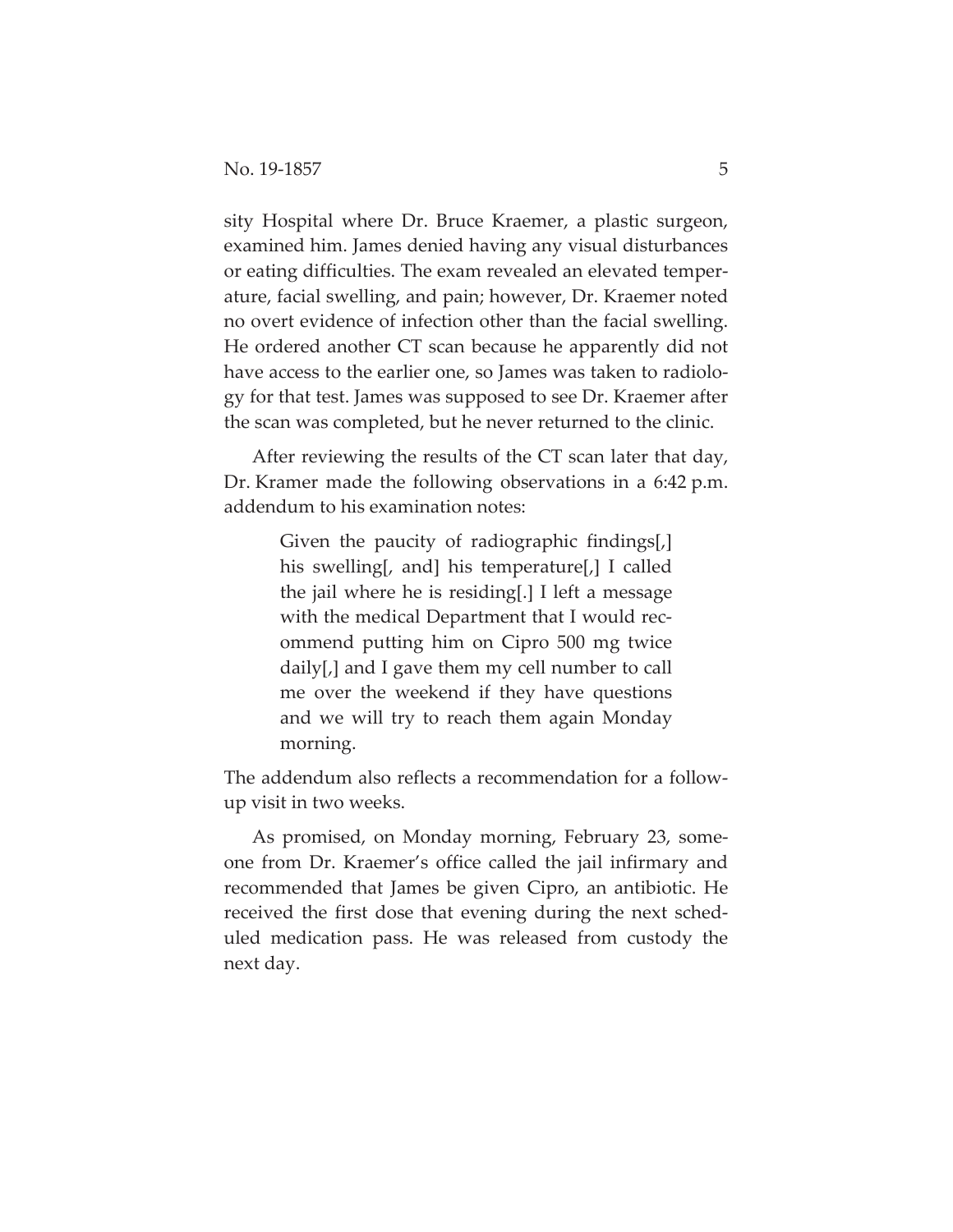In December 2015 James filed a pro se civil-rights complaint against Hale seeking damages under 42 U.S.C. § 1983 for denial of medical care in the jail.2 He claimed that on or about January 20, he reported to Hale that his eye was nearly swollen shut, his face was numb, and he was hardly able to open his mouth on one side. He alleged that she gave him a "sick call form" with instructions to fill it out, and he did so repeatedly between January 20 and 28 but "was never seen by any medical staff." He alleged that his mother, Patricia Powell, called the jail the following week and spoke to Hale, but he "still received no medical attention to the problems at hand or was even seen by medical staff." He further alleged that he woke up on February 20 with pain and facial swelling and requested to see Hale, but when she saw him, she "stated to him he was fine." He alleged more generally that between January 20 and February 28 he suffered from vision loss, pain, facial swelling, and an inability to eat due to Hale's "medical neglect." The complaint sought \$100,000 in compensatory damages and \$5,000 in punitive damages. The case was referred to a magistrate judge in January 2016.

James acquired counsel in January 2017, and counsel obtained James's jail infirmary and outside medical records through discovery. The records contradicted or clarified the allegations in the complaint in numerous respects. A sample:

• In his complaint James alleged that on or about February 20, he woke up with pain and facial swelling

<sup>2</sup> James also sued St. Clair County Jail Captain Thomas Trice alleging that he punished him with segregation time in retaliation for seeking medical care. The claim later settled and was dismissed with prejudice.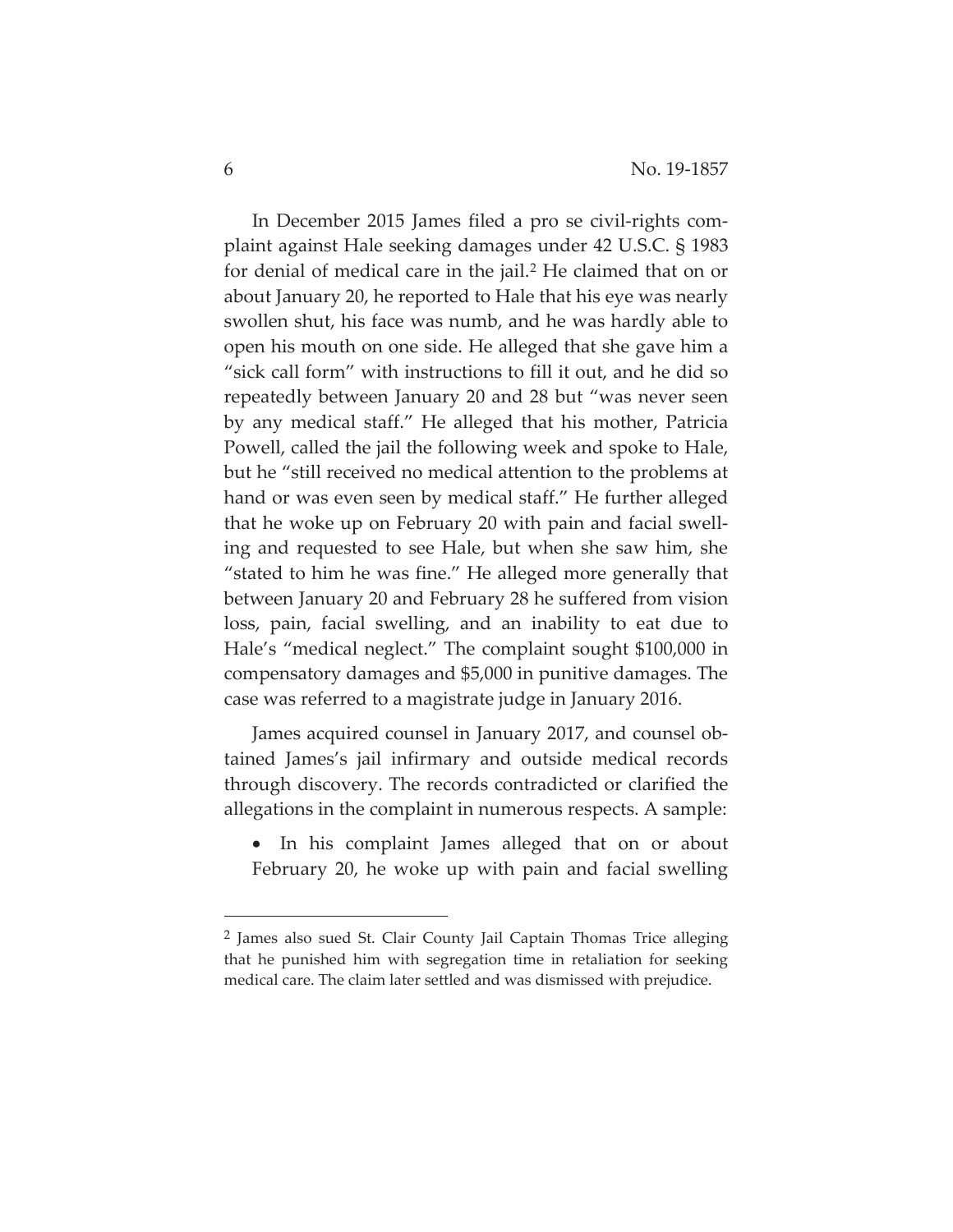and requested to see Hale. The jail infirmary records clarified that these events took place on February 19.

• The complaint alleged that James repeatedly complained of facial pain and swelling between January 20 and February 28 and received no medical attention. The jail infirmary records show that members of the nursing staff conducted daily rounds during this time period and dispensed ibuprofen to him three times a day between January 13 and 23, when his initial ten-day prescription expired; he was examined by Nurse Sabaleski on January 24 and 25, and a jail physician thereafter extended his ibuprofen prescription for ten more days; he was examined on January 26 and 28 by an outside ENT and ophthalmologist, respectively, and by Dr. Kraemer (the plastic surgeon) on February 20.

• In his complaint James alleged that from January 20 to February 28 he suffered from vision loss and was unable to eat. The medical records show that he denied suffering from either of these problems at his February 20 appointment with Dr. Kraemer.

The complaint alleged that the January 12 CT scan revealed a possible concussion. The medical records reflect no concussion.

Notwithstanding these contradictions and clarifications, in July 2017 James—through his counsel—obtained leave to file an amended complaint in which he simply repeated the factual allegations from his original complaint. In his February 2018 deposition, James directly contradicted many of the allegations in the amended complaint.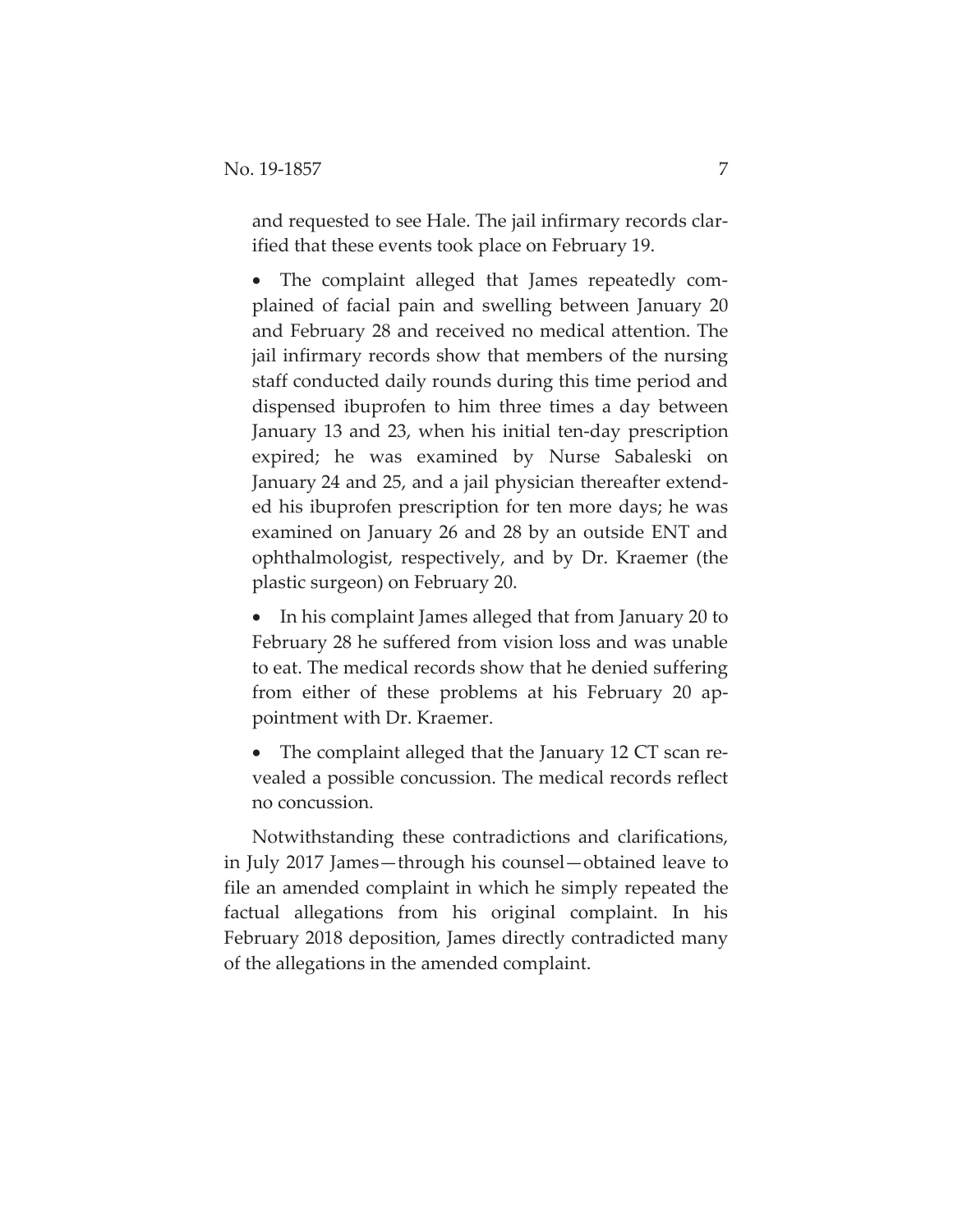Hale eventually moved for summary judgment. In response James attached his deposition testimony, Dr. Kraemer's deposition testimony, a copy of the amended complaint, and an expert report by Dr. Michael Angarone, D.O. James later moved for leave to supplement his response with two affidavits—one from himself and one from his mother, Patricia Powell. The magistrate judge granted the motion. Both affidavits simply incorporated by reference factual allegations from the amended complaint, directly contradicting James's deposition testimony and the infirmary and outside medical records.

The case was then transferred to a different magistrate judge who disregarded the affidavits, pointing out that they merely cross-referenced allegations in the amended complaint and reasoning that it was not his job to construct James's argument from the record. Based on the remaining evidence, the magistrate judge found no factual support for James's claim and recommended that the district court grant the summary-judgment motion.

The district judge disagreed with some of the magistrate judge's reasoning but ultimately adopted his recommendation. Relying on our decision in *Ford v. Wilson*, 90 F.3d 245, 247 (7th Cir. 1996), the judge determined that the affidavits were not impermissible merely because they simply swore to the truth of allegations in the amended complaint. The judge instead excluded the affidavits under the shamaffidavit rule. Examining the remainder of the evidence, the judge held that no reasonable jury could find that Hale's actions were objectively unreasonable in violation of James's right to due process. The judge accordingly entered summary judgment in Hale's favor.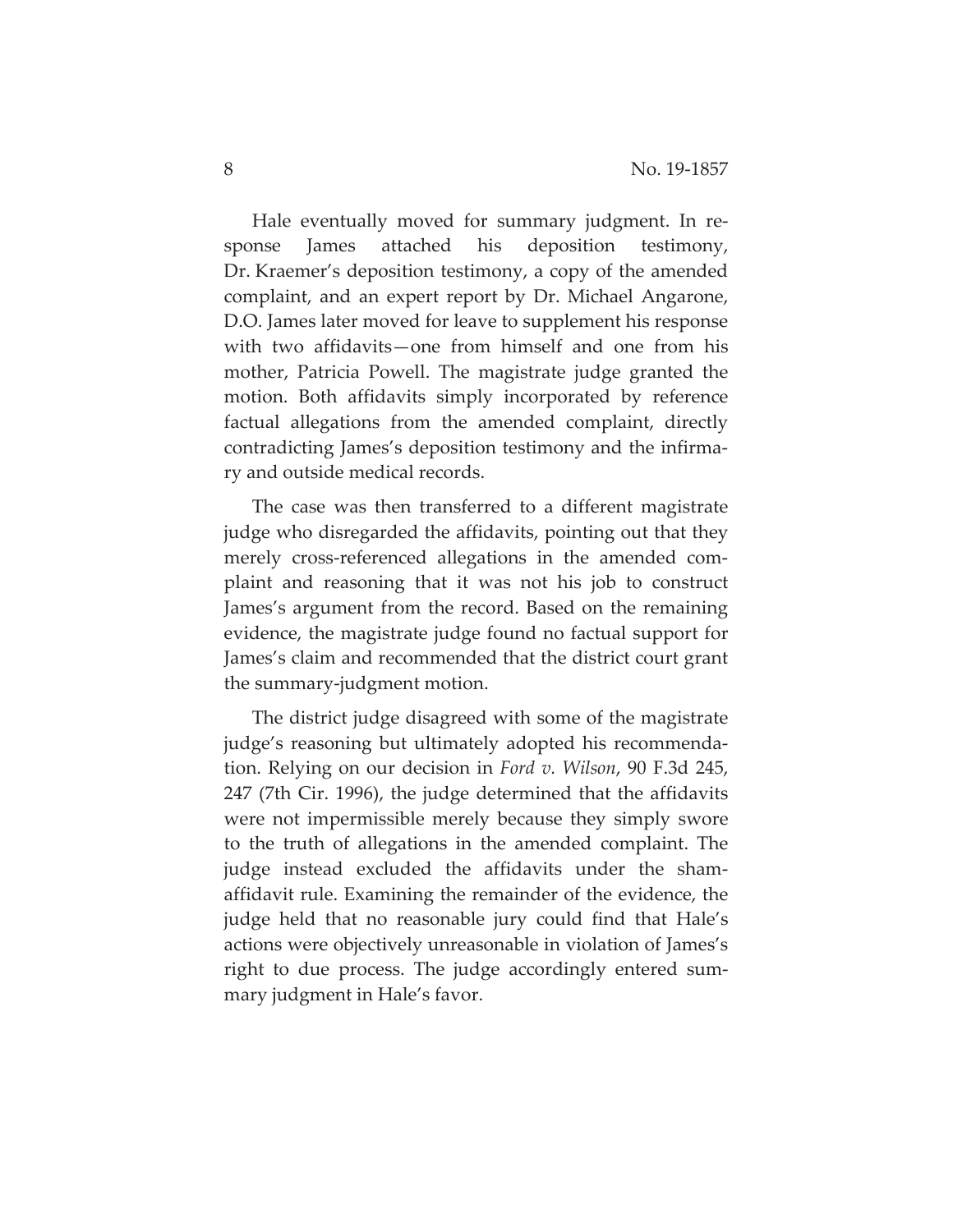#### **II. Discussion**

James challenges the exclusion of the two affidavits and the judge's decision on the merits. We review evidentiary rulings for an abuse of discretion. *United States v. Trudeau*, 812 F.3d 578, 590 (7th Cir. 2016). We review the judge's summary-judgment order de novo, construing the record in the light most favorable to James and drawing all reasonable inferences in his favor. *Estate of Simpson v. Gorbett*, 863 F.3d 740, 745 (7th Cir. 2017).

## **A.** *Ford v. Wilson*

Before turning to the sham-affidavit rule, we pause to address the district court's application of our decision in *Ford v. Wilson*. The judge assumed that *Ford* generally authorizes a plaintiff to convert allegations in a complaint into an affidavit that is capable of defeating summary judgment. In other words, if James's affidavit hadn't turned out to be a sham, the district judge would not have adopted the magistrate judge's recommendation to disregard it. Still, the judge disapproved of James's use of this "conversion" technique, particularly since he was represented by counsel. He suggested that the tactic "makes a mockery of how summary judgment is supposed to work."

The judge's point is well-taken, so we take this opportunity to clarify *Ford*'s scope. Roy Ford filed a verified pro se civil-rights complaint against a police officer who arrested him after a traffic stop. The officer moved for summary judgment, and the judge granted the motion because Ford had not submitted an affidavit or other evidence in opposition. *Ford*, 90 F.3d at 246–47. Although we ultimately affirmed the judgment, we reasoned that because Ford had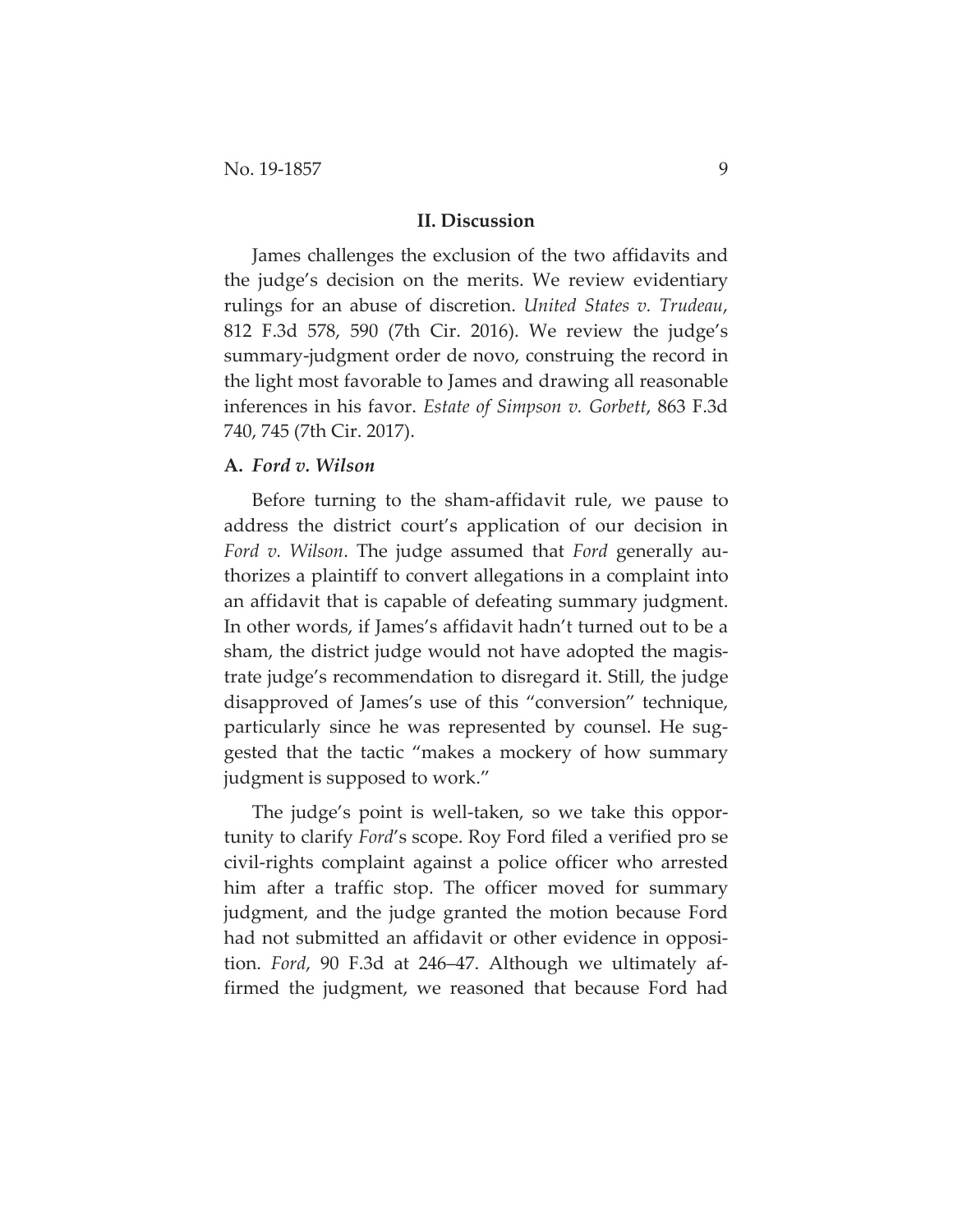verified his complaint, some of its contents "were affidavit material." *Id.* at 247.

We began our analysis with the general principle that a plaintiff may not rely on mere allegations or denials in his complaint when opposing a properly supported motion for summary judgment. *Id.* at 246–47. We explained, however, that a verified complaint—signed, sworn, and submitted under penalty of perjury—can be considered "affidavit material" *provided* the factual allegations otherwise satisfy the affidavit criteria specified in Rule 56 of the Federal Rules of Civil Procedure *and* the declarant complies with 28 U.S.C. § 1746, which sets forth the requirements for verification under penalty of perjury. *Id.* at 247.

We took pains, however, to sound a cautionary note. Because this tactic undermines the function of Rule 56, we pointedly said that "[w]e do not mean to commend the practice." *Id.* We explained that Rule 56 requires "the submission of evidentiary material in response to a motion for summary judgment as a means of sharpening the issues, so that the judge can determine just what if anything must be tried." *Id.* Merely pointing to assertions in a verified complaint "is bound to make the identification of genuine issues of material fact difficult, complicating the work of the judge." *Id.* Still, we did not think that this "departure from proper practice" was "so egregious or such a burden on the court as to warrant the fell sanction of dismissal" in Ford's case, especially since he was litigating pro se and had not been warned against this approach.

Importantly, every out-of-circuit case we relied on for support in *Ford* dealt with a litigant who was not represented by counsel when he verified his complaint. *See Colon v.*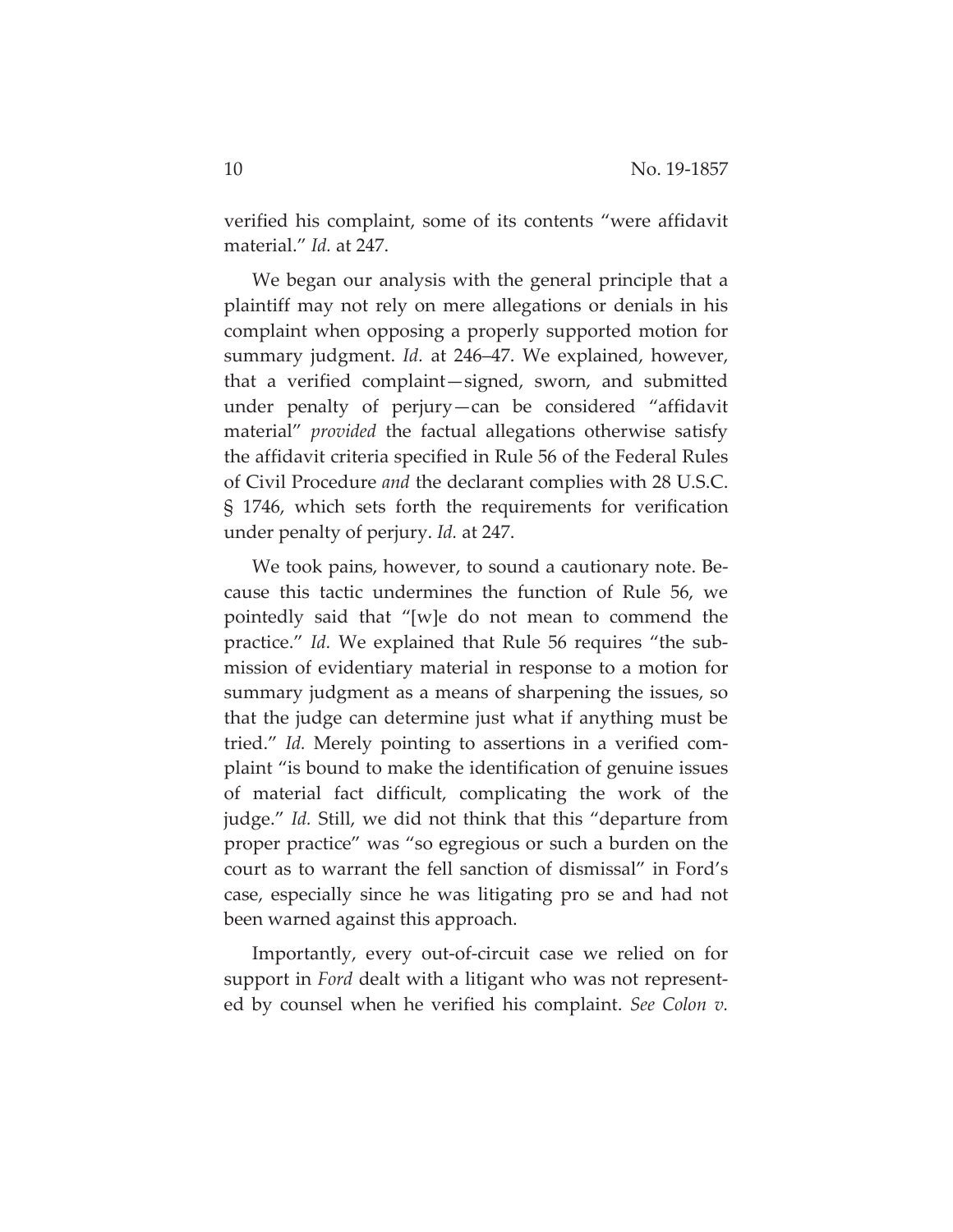*Coughlin*, 58 F.3d 865, 868 (2d Cir. 1995); *Schroeder v. McDonald*, 55 F.3d 454, 456 (9th Cir. 1995); *King v. Dogan*, 31 F.3d 344, 345 (5th Cir. 1994). Not once in the 24 years since *Ford* was decided have we allowed a represented party to resist summary judgment by submitting an affidavit swearing to the allegations in the complaint after significant discovery. We see no reason to make this case the first. *Ford* struck a delicate balance between issue clarification and equity. James asks us to upset this balance, insisting that we accept an affidavit that reaches *back* past *extensive discovery*  conducted with the assistance of counsel to repeat assertions in a pro se complaint. That approach obscures rather than clarifies the determination of material factual issues. In addition, the equities are quite different when a party is represented by counsel.

In sum, *Ford* should not be understood as a general authorization for a represented plaintiff to defeat summary judgment after extensive discovery by the simple expedient of swearing in an affidavit that the allegations in the complaint are true. There is no authority in this circuit for such "reach back" complaint verification.

## **B. Sham-Affidavit Rule**

The principal function of summary judgment is to prevent unnecessary trials by screening out factually unsupported claims. *Albiero v. City of Kankakee*, 246 F.3d 927, 932 (7th Cir. 2001). Rule  $56(c)(4)$  serves this screening function by permitting a party to use an affidavit or declaration to support or oppose a motion for summary judgment only if the affidavit (1) attests to facts of which the affiant has "personal knowledge"; (2) "set[s] out facts that would be admissible in evidence"; and (3) "show[s] that the affiant or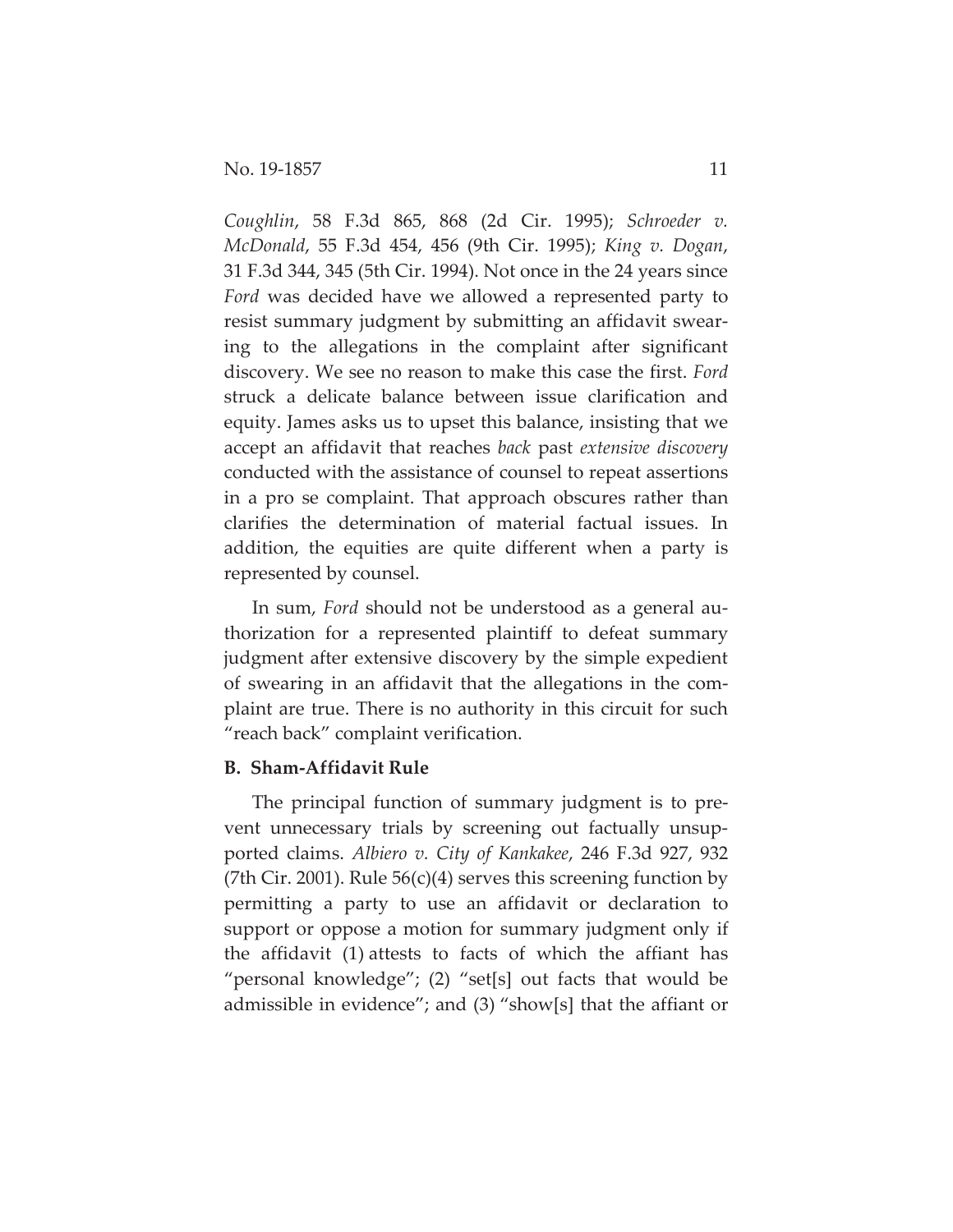declarant is competent to testify on the matters stated." Similarly, Rule 56(h) permits a judge to sanction a party who presents an affidavit "in bad faith or solely for delay." FED. R. CIV. P. 56(h). Rule 56 thus requires a judge to scrutinize the substance of an affidavit offered in response to a summary-judgment motion to determine whether a reasonable jury could rely on the factual statements it contains. *Jiminez v. All Am. Rathskeller, Inc.*, 503 F.3d 247, 252 (3d Cir. 2007).

In furtherance of this screening function and in support of a judge's duty at the summary-judgment stage, every federal court of appeals permits a judge to disregard a "sham" affidavit—typically an affidavit that contradicts prior deposition testimony. *See Babrocky v. Jewel Food Co.*, *773* F.2d 857, 861 (7th Cir. 1985); *Colantuoni v. Alfred Calcagni & Sons, Inc.*, 44 F.3d 1, 4–5 (1st Cir. 1994); *Sinskey v. Pharmacia Ophthalmics, Inc.*, 982 F.2d 494, 498 (Fed. Cir. 1992); *Martin v. Merrell Dow Pharm., Inc.*, 851 F.2d 703, 706 (3d Cir. 1988); *Franks v. Nimmo*, 796 F.2d 1230, 1237 (10th Cir. 1986); *Reid v. Sears, Roebuck & Co.*, 790 F.2d 453, 460 (6th Cir. 1986); *Albertson v. T.J. Stevenson & Co.*, 749 F.2d 223, 228 (5th Cir. 1984); *Van T. Junkins & Assocs., Inc. v. U.S. Indus., Inc.*, 736 F.2d 656, 657–59 (11th Cir. 1984); *Barwick v. Celotex Corp.*, 736 F.2d 946, 960 (4th Cir. 1984); *Camfield Tires, Inc. v. Michelin Tire Corp.*, 719 F.2d 1361, 1364–65 (8th Cir. 1983); *Radobenko v. Automated Equip. Corp.*, 520 F.2d 540, 544 (9th Cir. 1975); *Perma Research & Dev. Co. v. Singer Co.*, 410 F.2d 572, 577–78 (2d Cir. 1969).

In this circuit the sham-affidavit rule prohibits a party from submitting an affidavit that contradicts the party's prior deposition or other sworn testimony. *Dunn v. Menard, Inc.*, 880 F.3d 899, 910 (7th Cir. 2018). We also disregard an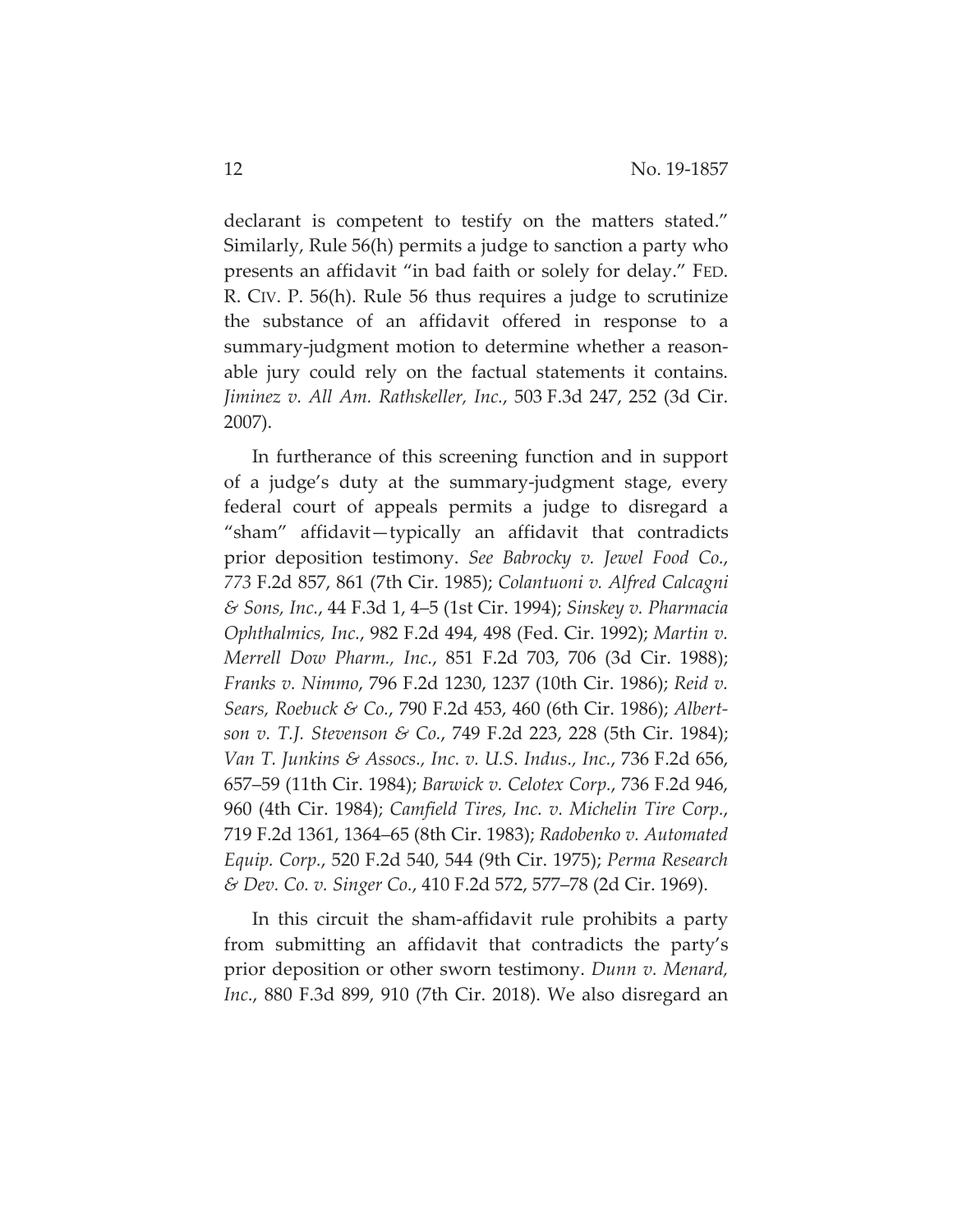affidavit that contradicts a statement made under penalty of perjury, even if the statement was not made in the course of litigation. *See United States v. Funds in the Amount of \$30,670.00*, 403 F.3d 448, 466 (7th Cir. 2005) (applying the sham-affidavit rule to statements in an affidavit that contradicted representations in the affiant's bankruptcy filing and tax returns). The organizing principle of our sham-affidavit practice is simply stated: a *genuine* issue of material fact cannot be conjured out of nothing. We adopted the shamaffidavit rule "to weed out unfounded claims, specious denials, and sham defenses." *Babrocky*, 773 F.2d at 861.

By incorporating by reference the assertions from his amended complaint, James's affidavit contradicted his deposition testimony in numerous respects. A few of the contradictions include:

- Paragraph 17 of the amended complaint alleges that James was "never seen by any medical staff" "for a week" spanning from approximately January 20 to 28, and paragraph 22 alleges that he thereafter "received no medical attention to the problems at hand or was even seen by medical staff." In his deposition James acknowledged that he saw nurses in the jail infirmary "daily"; he "had the opportunity" to speak to them; and he was "seen by an outside physician, whether it be at the ER or by a specialist, a total of five times between January 11th and February 24th."
- Paragraphs 32 to 34 of the amended complaint describe an interaction between Hale and James "on or around the date of *February 20*" in which he complained of facial pain and swelling. According to James's deposition testimony and the medical rec-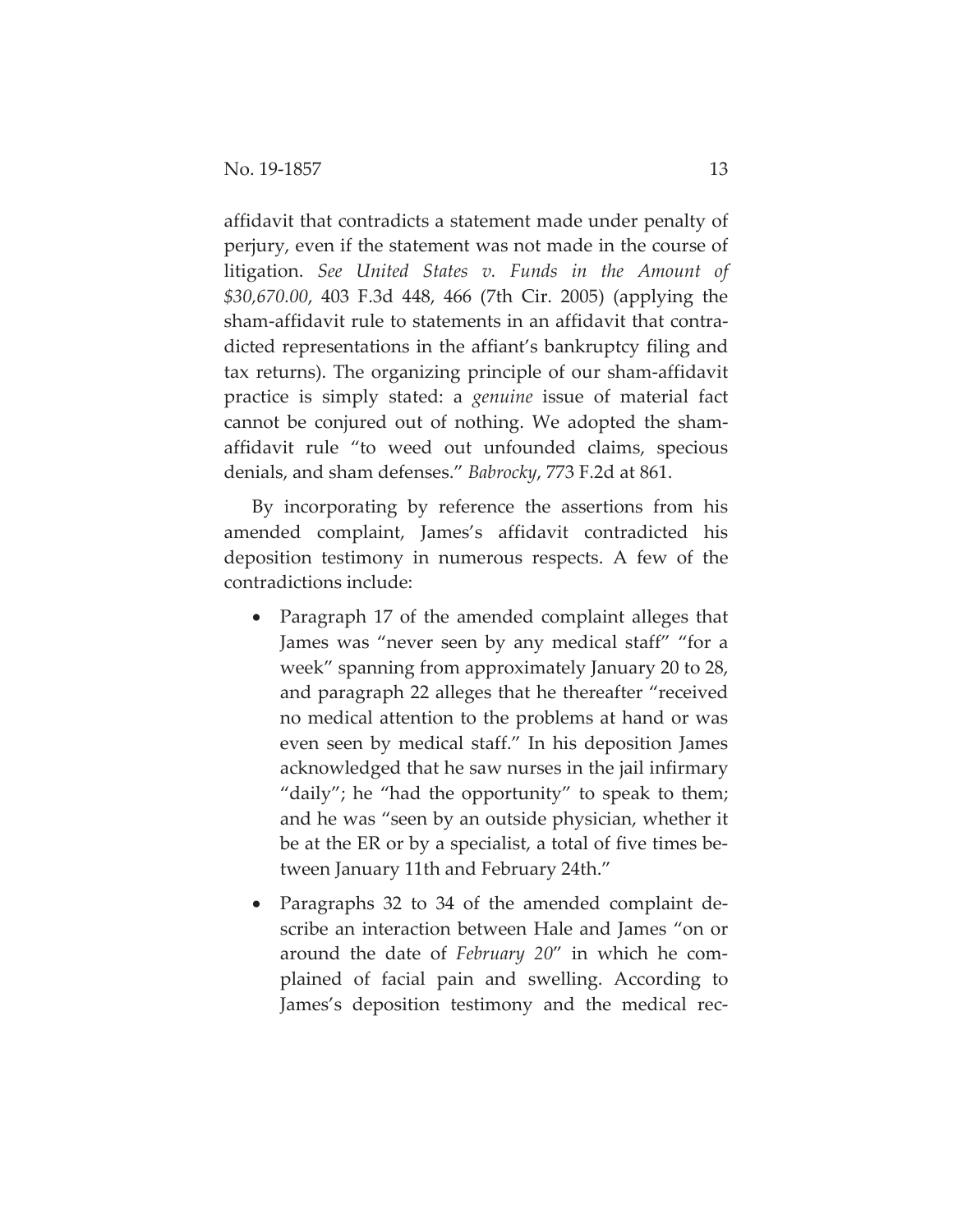ords, this event actually took place on *February 19*. This is a crucial interaction, and by the time of the summary-judgment motion, James and his attorney knew the actual date. There is no basis to accept an affidavit swearing to an important transactional date that James and his attorney knew was wrong.

Paragraphs 51 to 56 describe a series of events spanning from February 25 to March 1 that, according to James's testimony, could not have happened on the specified dates. The amended complaint asserts that James contacted his criminal attorney from jail on February 25 asking for his help in getting released so he could seek medical attention. The amended complaint also asserts that James visited with his attorney from the jail via videoconference on February 27 and was released from custody on March 1. None of this is true: James was released from custody on February 24, as he acknowledged in his deposition.

These contradictions do not concern minor details. The gravamen of James's constitutional claim is that Hale's response to his medical needs was objectively unreasonable. The claim entails a context-sensitive, fact-bound inquiry into the intentionality of the defendant's conduct *and* the totality of the circumstances. *See McCann v. Ogle County*, 909 F.3d 881, 886 (7th Cir. 2018). The contradictory dates matter because the timing of the events is central to James's contention that Hale failed to adequately address his medical needs. *When* James requested to see Hale and *whether* he was seen by medical professionals over a particular period between his injury in late January through his release from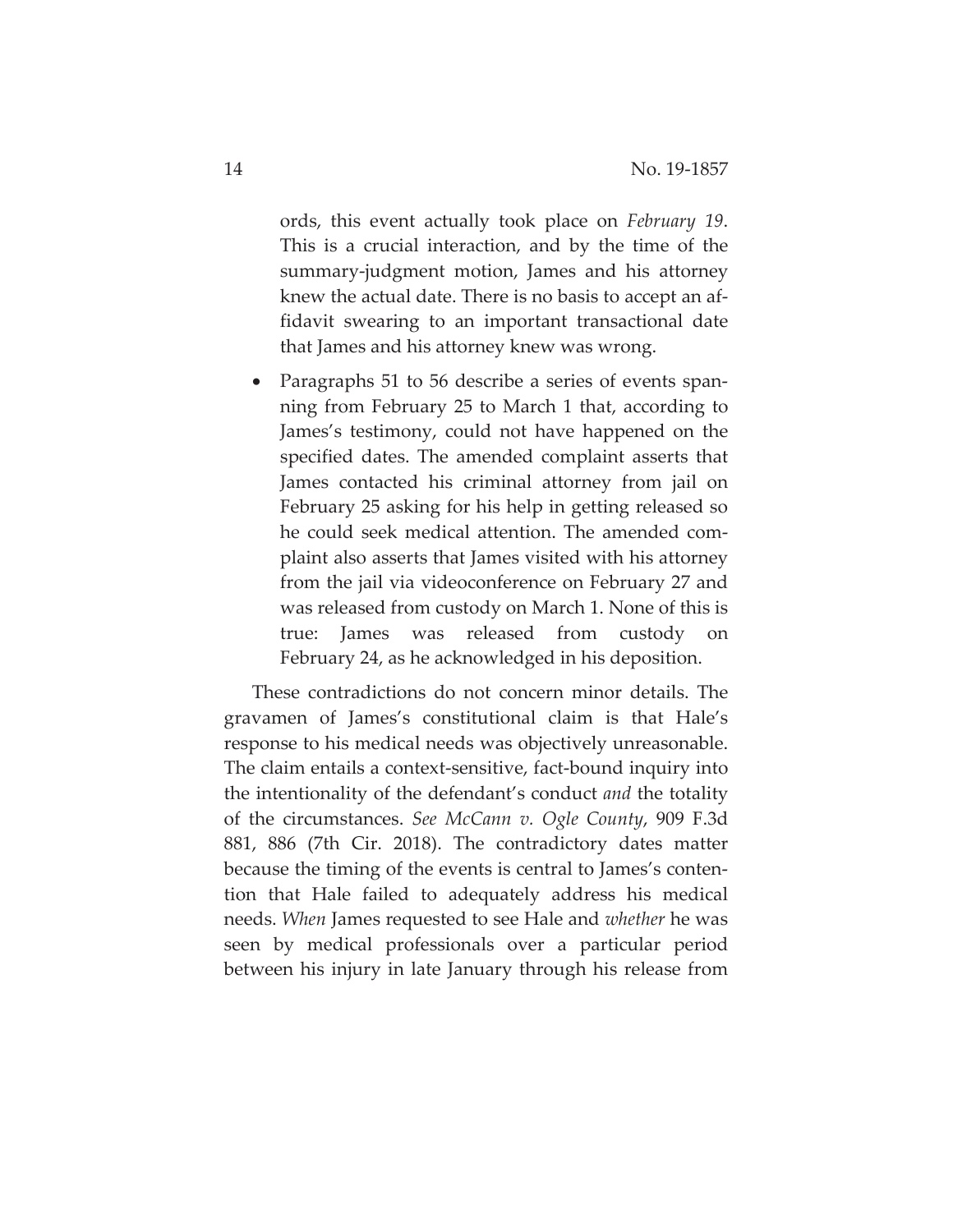the jail in late February 2015 are factual issues that would be focal points in any subsequent trial.

James responds that the judge relied on contradictions between his reach-back affidavit and the contents of records from the infirmary and outside medical providers. He insists that this cannot establish any contradiction between sworn statements made *by him*. He also notes that we have in several cases said that the sham-affidavit rule is narrow and should be applied with caution. *See Castro v. DeVry Univ., Inc.*, 786 F.3d 559, 571 (7th Cir. 2015) (cautioning that the sham-affidavit rule "must be applied with great care … because summary judgment is not a tool for deciding questions of credibility").

It's true that the sham-affidavit rule applies to contradictions between an assertion in a party's summary-judgment affidavit and the party's prior sworn testimony. But this does not help James's position. The contradictions between James's reach-back affidavit and his deposition testimony fall squarely within the core of the sham-affidavit rule.

For the sake of completeness, it's worth noting that we have recognized three exceptions to the sham-affidavit rule. An affidavit that contradicts prior testimony but contains newly discovered evidence is allowed. *Adelman-Tremblay v. Jewel Cos., Inc.*, 859 F.2d 517, 520 (7th Cir. 1988). And because a deponent may be confused by a question and his memory may fail, a judge may also consider an affidavit that contradicts a statement in a deposition if the statement is demonstrably mistaken. *Russell v. Acme-Evans Co.*, 51 F.3d 64, 68 (7th Cir. 1995). We also allow the submission of a supplemental affidavit that clarifies ambiguous or confusing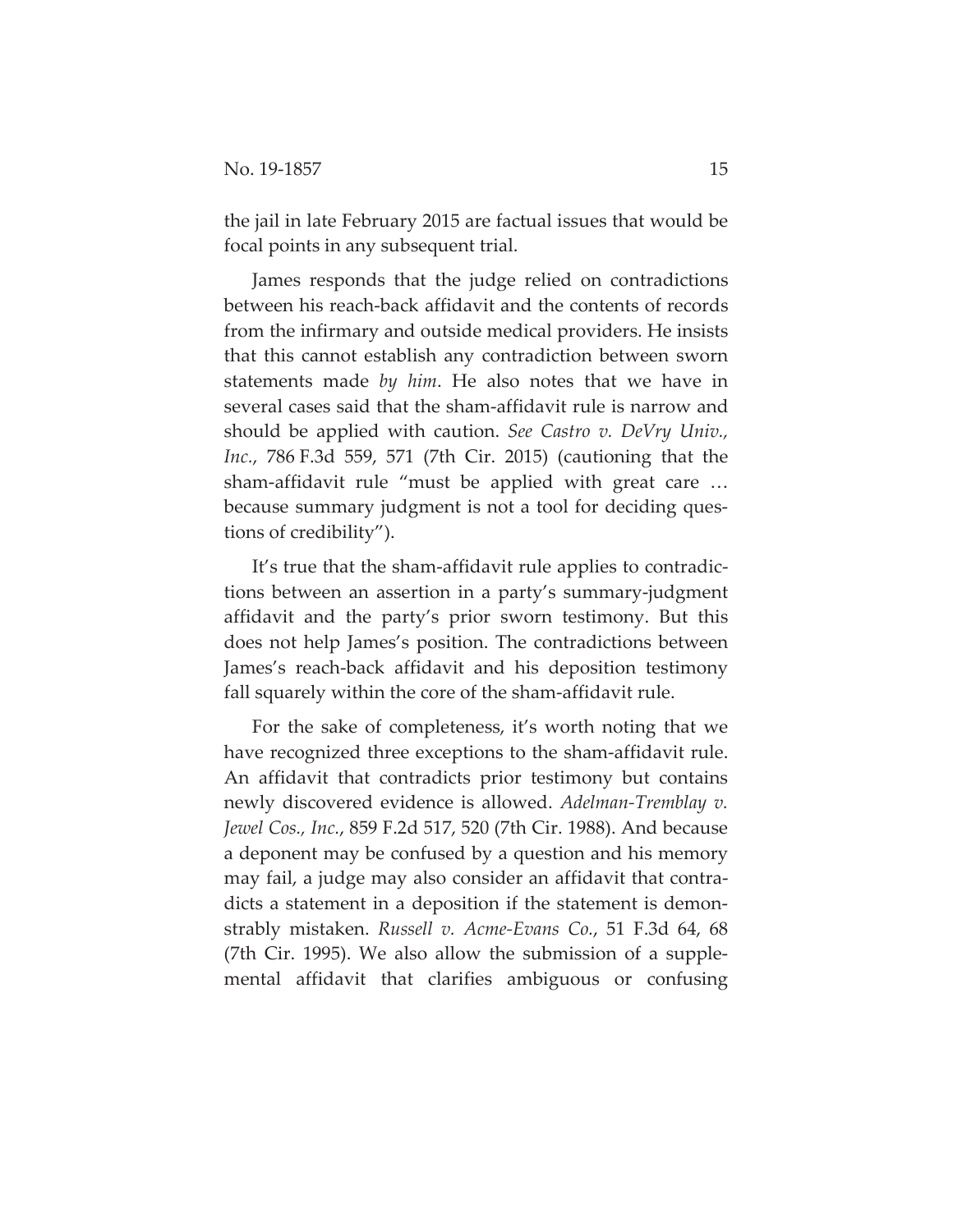deposition testimony. *Bank of Ill. v. Allied Signal Safety Restraint Sys.*, 75 F.3d 1162, 1171–72 (7th Cir. 1996).

None of these exceptions applies here. James's reachback affidavit did not clarify ambiguous or confusing deposition testimony, *see Buckner*, 75 F.3d at 292, and he hasn't demonstrated that the relevant deposition statements were mistaken, *see Russell*, 51 F.3d at 67–68. His affidavit contains no newly discovered evidence—to the contrary, it fails to acknowledge the known, newly discovered evidence. *See Adelman-Tremblay*, 859 F.2d at 520. James's affidavit was properly excluded as a sham.

The affidavit from his mother is another matter. Patricia Powell did not testify in deposition or make any other sworn statements about these events before swearing out her affidavit incorporating the complaint's allegations about her phone call to Hale. But any error in excluding her affidavit was harmless. The factual assertions that Powell incorporated by cross-reference add nothing of importance to James's case. The amended complaint alleges only that she contacted Hale in January 2015 regarding James's medical care and that Hale "assured [her] the situation would be taken care of."

The lack of detail here vitiates any evidentiary value. If the call had taken place, say, on January 29 after James had been seen by nursing staff and by specialists, *and* if Powell had told Hale that James's condition had considerably worsened, *and* if Hale had *then* declined to act, that *might* give Powell's conversation with Hale some substance. But as it stands the assertion does not support a reasonable inference that Hale's conduct was objectively unreasonable.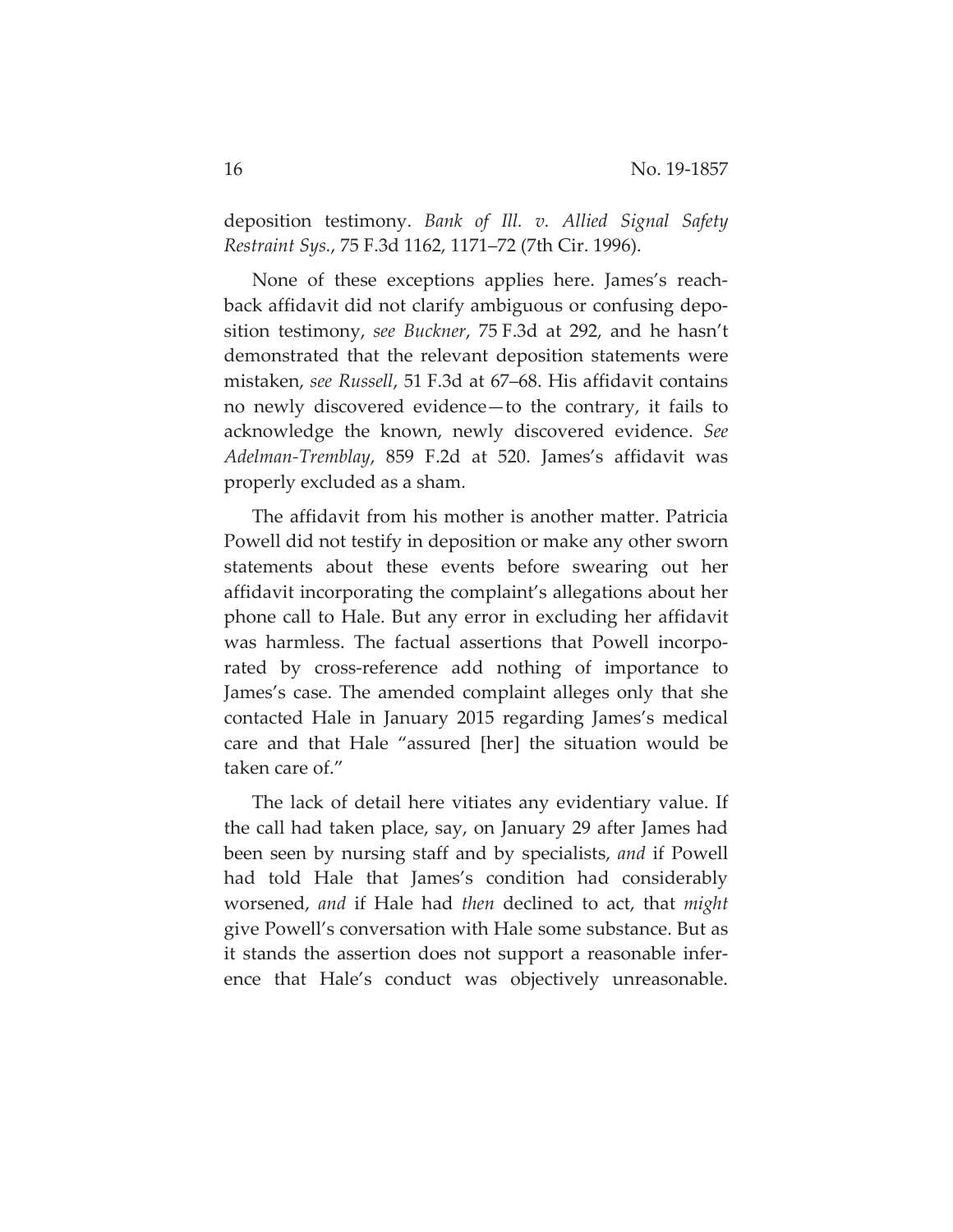Although Powell's affidavit should not have been excluded, it does not change anything.

# **C. Merits**

A § 1983 claim that a state pretrial detainee has received inadequate medical care is predicated on the rights secured by the Fourteenth Amendment's Due Process Clause. *Miranda v. County of Lake*, 900 F.3d 335, 346–47 (7th Cir. 2018). Claims of inadequate medical care while in pretrial detention are subject to an objective-reasonableness standard. *Id.* at 352. Hale was employed by a private company that contracted with St. Clair County to provide medical care, so she was a state actor amenable to suit under § 1983. *Id.* at 346–47.

The plaintiff bears the burden to demonstrate objective unreasonableness, and he must make a twofold showing. First, he must show that the defendant acted purposefully, knowingly, or recklessly when considering the consequences of his response to the medical condition at issue in the case. *McCann*, 909 F.3d at 886. Second, the plaintiff must show that the challenged conduct was objectively unreasonable in light of the totality of the relevant facts and circumstances. *Id.* James has not presented sufficient evidence for a reasonable jury to find in his favor on either element of the claim.

To the extent that James contends that Hale's actions were objectively unreasonable because she did not provide additional pain medication, our decision in *McCann* is instructive. There we held that a nurse who administered medicine in accordance with a doctor's prescription but failed to take the detainee's vital signs did not act purposefully, knowingly, or recklessly. *Id.* So too here: doctors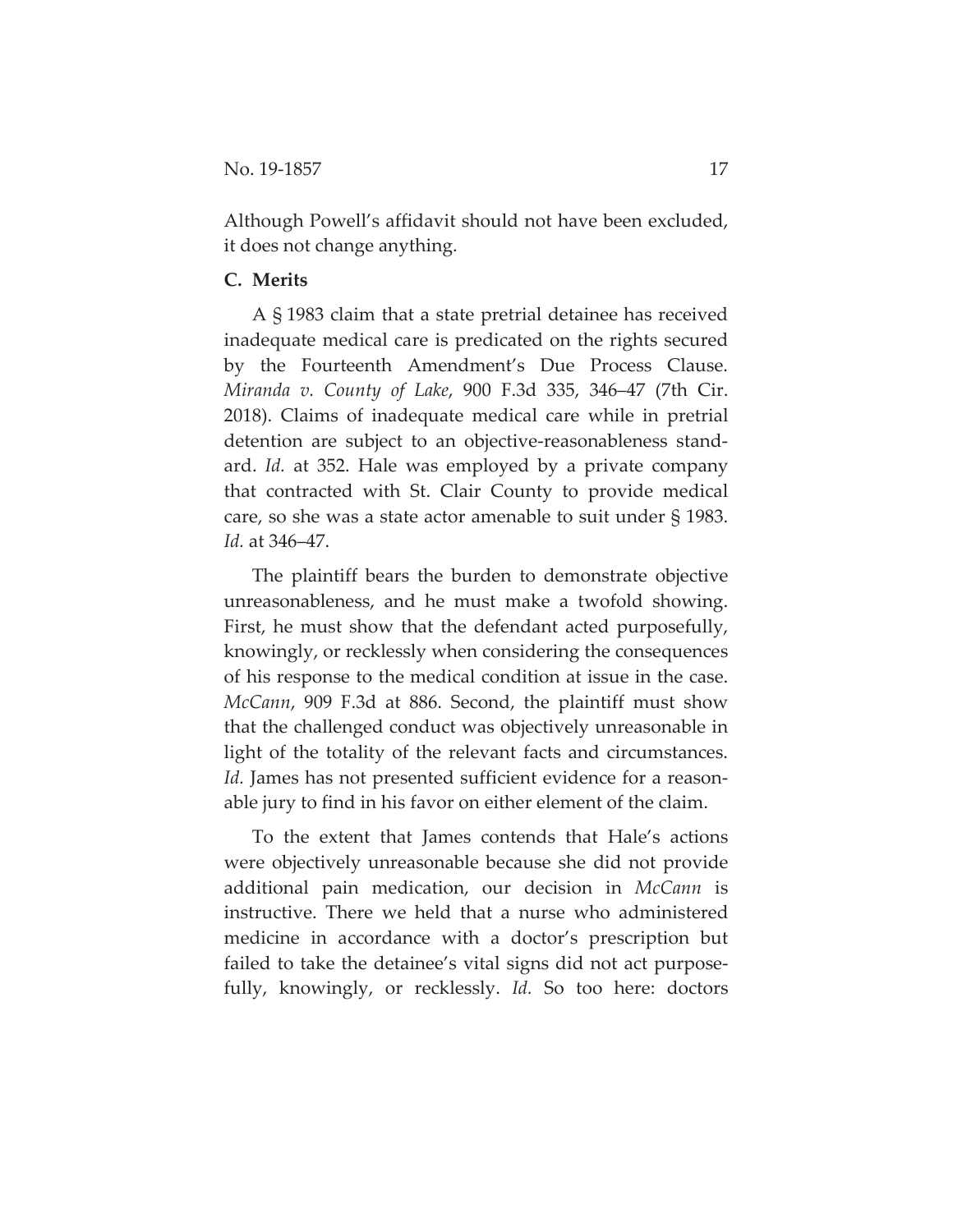prescribed medication on three occasions during the relevant time period. Overnight on January 11–12 James received morphine for pain in the emergency room and a tenday prescription for Motrin when he returned to the jail infirmary. On January 25 the Motrin prescription was extended for another ten days. And on the morning of February 23, Dr. Kraemer's office called the jail infirmary and recommended Cipro. In each case James received the prescribed medication without significant incident.

Dr. Angarone, James's expert, offered his opinion that James "developed an abscess on the left side of his face at the site of his left zygomatic fracture *due to negligence* by the [d]efendant by not obtaining [a] timely evaluation for the [p]laintiff by a physician and [not] dealing the administration of antibacterials prescribed by Dr. Kraemer on Feb[ruary] 20, 2015." (Emphasis added.) But more than negligence or even gross negligence is required for a viable § 1983 claim for inadequate medical care. *Id.* at 887.

James argues that it was objectively unreasonable for Hale not to send him to the emergency room on February 19. However, James saw Dr. Kraemer the very next day, and the doctor did not find his condition severe enough to require an emergency-room trip. Dr. Kraemer ordered a CT scan and recommended that James be given Cipro and return for a follow-up visit in two weeks. James contends that Hale unreasonably delayed his receipt of the antibiotic, but the record shows otherwise. No evidence suggests that Hale was aware of Dr. Kraemer's recommendation before the morning of February 23. And she immediately contacted a doctor to fill the prescription. James received his first Cipro dose that evening during the next scheduled medication pass.